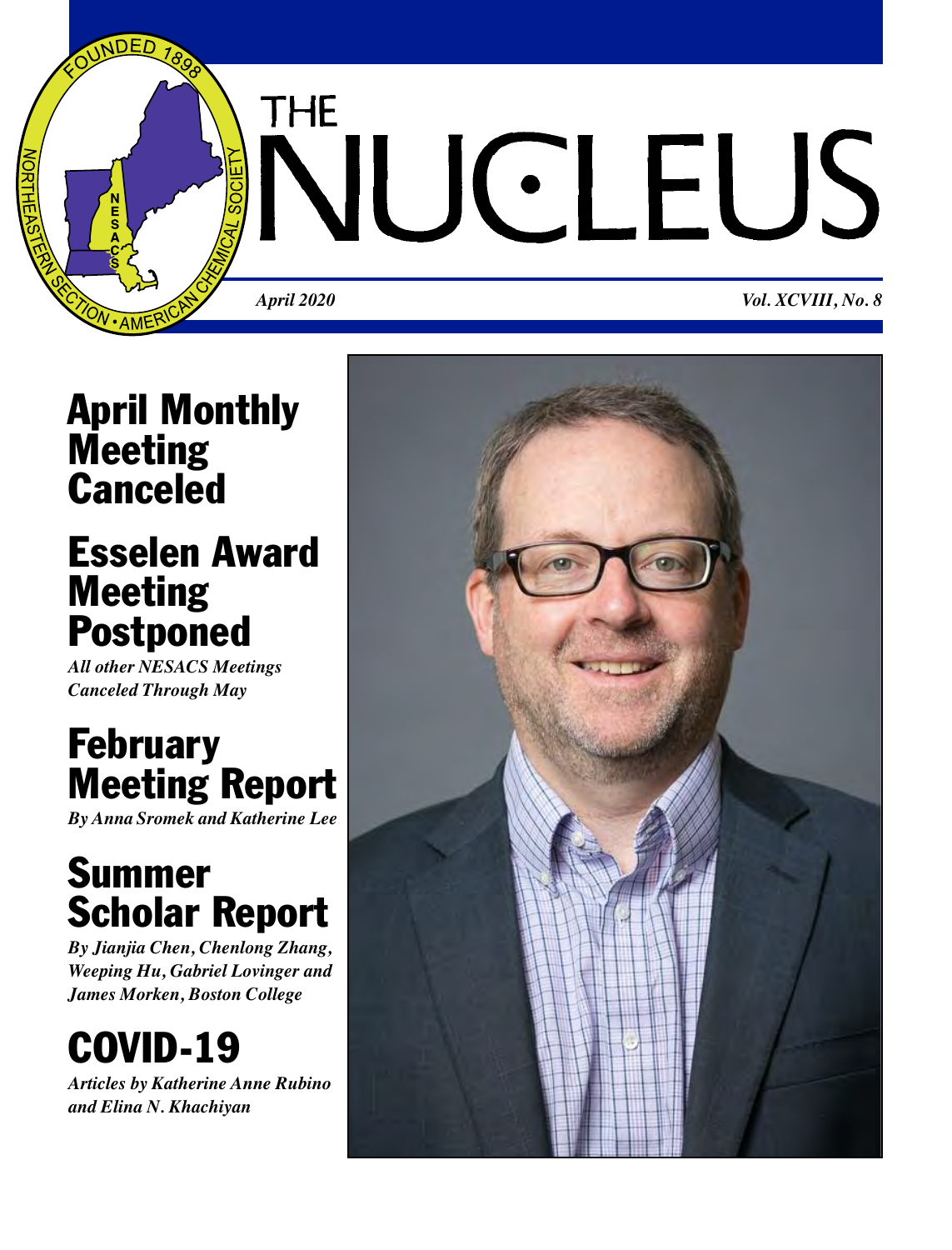## **COVID-19: Compliance Is Key**

By Elina N. Khachiyan, Esq., RAC

I am a rule follower. Therefore, it is no surprise that a huge part of my practice is focused on compliance. So, you can probably guess that when the directive on social distancing came out, I took it seriously.

What is compliance? In general, compliance means to conform to a rule, a standard, a policy, a regulation, a law.

In my practice I focus primarily on Food and Drug Administration (FDA) related regulatory compliance. This means that a company which is subject to the FDA, including but not limited to, a pharmaceutical supplier, a food importer, a medical device manufacturer, must comply with the regulations under the FDA as they apply to those products.

If, however there is a deviation from compliance, negative consequences arise which range from an FDA product hold to an issuance of a Warning Letter, and so on. Deviations come in all sizes but ultimately all deviations are costly and time consuming to correct. Therefore, the best approach is the preventative approach; to have all the necessary measures in place to ensure that there are very little to no deviations.

Which brings me back to the situation we are dealing with today – *COVID-19*.

The current rule on social distancing is one we are all subject to. Compliance of this rule means we must maintain distance from others for the protection of others and ourselves and for the ultimate purpose of mitigating the damages arising out of this situation, and ultimately eliminating it.

However, every time there is a deviation from compliance, there are in fact negative consequences, costly for sure as we have seen by the changes in our economy. But also, time consuming to correct because as compliance decreases, the more reach this virus has, and the more resources and time is required to stop it.

In short, compliance in key and it must be taken seriously, in industry and in life.

**Elina N. Khachiyan, Esq., RAC,** is a Massachusetts based practicing attorney, focused on pharmaceutical, chemical, food, and medical device regulatory matters. Elina has been working in various roles, including regulatory, within the pharmaceutical industry for over 10 years. Khachiyan holds a Juris Doctorate, a Bachelor's in Chemistry and Secondary Education, as well as various industry certifications, including three RAC Credentials. She is the founder of Elina Khachiyan Consulting, LLC, a law practice focused on assisting businesses in navigating the complexities of regulatory compliance.  $\diamond$ 

## **NESACS 2020 Election**

#### **UPDATE YOUR CONTACT INFORMATION AT ACS.ORG TO PARTICPATE IN THE 2020 ELECTION**

The 2020 NESACS election will be conducted by electronic ballot. Please ensure that your contact information, including your email address, is up to date in the ACS system. If updates are needed, please complete them immediately.

#### **Here are step by step directions:**

Go to www.acs.org

Click on the icon at the upper right and in the pull down menu, select Change Contact Info

#### **You will find 3 options:**

- 1. Log into www.acs.org with your ACS username and password, and edit your information online, via Change Contact Info.
- 2. Email <service@acs.org> with the following information: i. Your name
	- ii. Your member or customer number, if available

## **NERM2021**

#### *Contest: Design a Logo for NERM2021!*

Dear Colleagues and Friends of NESACS,

The ACS Northeast Regional Meeting (NERM2021) will be held at Northeastern University in Boston during June 16-19, 2021.

On behalf of the Local Organizing Committee, I would like to invite you all to propose a Logo for our conference; you can even sketch it on a piece of paper, take a picture and email it to me at h.fenniri@northeastern.edu

The winning design will be recognized on the NERM2021 website and will receive a free admission to the conference.

Thank you!

Hicham Fenniri, PhD Professor, Chemical Engineering, Bioengineering, Chemistry and Chemical Biology General Chair, NERM2021  $\diamond$ 

### **Notices for The Nucleus Calendar of Seminars should be sent to:**

Samurdhi Wijesundera, Email: [samu.amameth@gmail.com](mailto:samu.amameth@gmail.com)  $\diamond$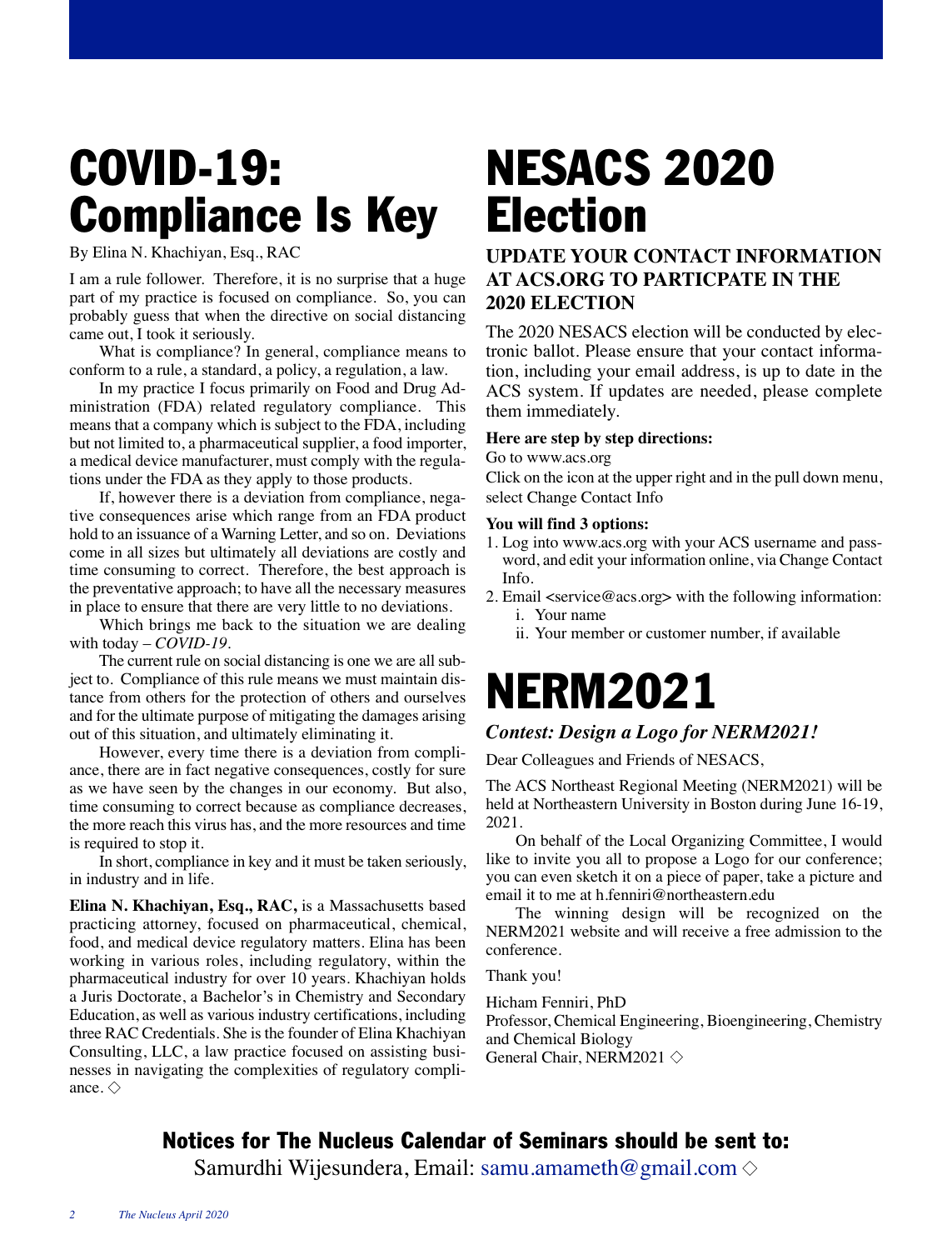#### **The Northeastern Section of the American-Chemical Society, Inc.** Office: Anna Singer, 12 Corcoran Road, Burlington, MA 01803 (Voice or FAX) (781) 272-1966.

e-mail: secretary@nesacs.org NESACS Homepage: [http://www.NESACS.org](mailto:http://www.NESACS.org)

#### **Officers 2020**

*Chair* Anna W. Sromek 115 Mill Street Belmont, MA 02478 <asromek@mclean.harvard.edu> *Chair-Elect* Raj (SB) Rajur

Creagen Inc. 299 Washington St, Woburn, MA 01801 (781)-938-1122 [rrajur@creagenbio.com](mailto:rrajur@creagenbio.com)

*Immediate Past Chair* Andrew Scholte Sanofi-Genzyme 153 2nd Ave. Waltham, MA 02451-1122

*Secretary* Michael Singer Millipore-Sigma 400 Summit Drive, Burlington, MA 01803 (781)-229-7037 [Michael.Singer@milliporesigma.com](mailto:Michael.Singer@milliporesigma.com)

*Treasurer* Ashis Saha 67 Bow St. Arlington, MA 02474-2744 (978)-212-5462

*Archivist* Ken Mattes *Trustees* Ruth Tanner, Peter C. Meltzer, Dorothy Phillips *Directors-at-Large* David Harris, June Lum, Mark Tebbe, John M. Burke, James U. Piper, Ralph Scannell

#### **Councilors/Alternate Councilors**

| Term Ends 12/31/2020  |                     |
|-----------------------|---------------------|
| Michael P. Filosa     | Patrick Cappillino  |
| Carol Mulrooney       | Raj (SB) Rajur      |
| Patricia Mabrouk      | Lori Ferrins        |
| Anna Sromek           | Steve Canham        |
| Patrick M. Gordon     | Doris Lewis         |
| Term Ends 12/31/2021  |                     |
| Catherine E. Costello | Kenneth Mattes      |
| <b>Ruth Tanner</b>    | Joshua Sacher       |
| <b>Andrew Scholte</b> | Mariam Ismail       |
| June Lum              | Dajit Matharu       |
| Morton Z. Hoffman     | Katherine A. Rubino |
| Term Ends 12/31/2022  |                     |
| Tom Gilbert           | Jens Breffke        |
| Malika Jeffries-EL    | Hicham Fenniri      |
| Lisa Marcaurelle      | Mary Mahaney        |
| Sofia A. Santos       | Michael Singer      |
| Mary Jane Shultz      | Ashis Saha          |
| Sonja Strah-Pleynet   | Kap-Sun Yeung       |
|                       |                     |

*All Chairs of standing Committees, the editor of THE NUCLEUS, and the Trustees of Section Funds are members of the Board of Directors. Any*

*Coun cilor of the American Chemical Society residing within the section area is an ex officio member of the Board of Directors.*

## **Contents**

| <b>COVID-19: Compliance is Key</b><br>By Elina N. Khachiyan, Esq., RAC                                                        |    |
|-------------------------------------------------------------------------------------------------------------------------------|----|
| <b>Announcements</b>                                                                                                          |    |
| NESACS 2020 Election, NERM 2021<br><b>NESACS February Monthly Meeting</b><br>By Katherine Lee and Anna Sromek                 |    |
| Malta Conferences Use Science Diplomacy as a Bridge to Peace in<br>the Middle East                                            |    |
| By Zafra Lerman and Emma Zajdela, Reprinted from C&E News.                                                                    |    |
| <b>Summer Scholar Report</b>                                                                                                  |    |
| Enantioselective One-pot Carbozincation Negishi Cross-Coupling Cascade Re-<br>action                                          |    |
| By Jianjia Chen, Chenlong Zhang, Weeping Hu, Gabriel Lovinger and James<br>Morken, Boston College                             |    |
| The Global Coronavirus Pandemic: The Race for Patent Rights _<br>By Katherine Anne Rubino, Caldwell Intellectual Property Law | 8  |
| COVID-19 Epidemic: Can the COVID-19 Virus be Patented?<br>By Katherine Anne Rubino, Caldwell Intellectual Property Law        |    |
| <b>Cancellations</b>                                                                                                          | 10 |
| Avery A. Ashdown Exam and USNCO, Norris/Richards Undergraduate Research                                                       |    |
| Scholarships                                                                                                                  |    |
| <b>Business Directory</b>                                                                                                     | 11 |
| <b>NESACS 2020 Candidates for Election</b>                                                                                    | 12 |
| <b>Pought</b> 2020 Essalar Augustas Caeffron W. Castes of Council University The                                              |    |

**Cover:** *2020 Esselen Awardee Geoffrey W. Coates of Cornell University. The Esselen Award Meeting was postponed until later in 2020 or 2021 as a consequence of the COVID-19 pandemic. (Photo courtesy of Professor Coates).*

**Editorial Deadlines:** *Summer-September Issue: August 1, 2020 October Issue: September 1, 2020*

### **THE**  $J(\cdot)$  FU

*The Nucleus is published monthly, except June and August, by the Northeastern Section of the American Chemical Society, Inc. Forms close for advertising on the 1st of the month of the preceding issue. Text must be received by the editor six weeks before the date of issue.*

| Editor:            | Michael P. Filosa, Ph.D., 18 Tamarack Road, Medfield, MA 02052 Email:<br>mpf1952@gmail.com; Tel: 508-843-9070                         |
|--------------------|---------------------------------------------------------------------------------------------------------------------------------------|
| Associate Editors: | Myron S. Simon, 60 Seminary Ave. apt 272, Auburndale, MA 02466<br>Morton Z. Hoffman, 23 Williams Rd., Norton, MA 02766                |
|                    | <i>Board of Publications:</i> Katherine Lee (Chair), Ajay Purohit, Mary Mahaney, Brian D'Amico, Kather-<br>ine Rubino, Craig Sergeant |
| Business Manager:  | Vacant: contact Michael Filosa at mpf1952@gmail.com                                                                                   |
|                    | <i>Advertising Manager:</i> Vacant: contact Michael Filosa at mpf1952@gmail.com                                                       |
|                    | <i>Calendar Coordinator:</i> Samurdhi Wijesundera, Email: samu.amameth@gmail.com                                                      |
| Photographers:     | Brian D'Amico, Morton Z. Hoffman                                                                                                      |
| Proofreaders:      | Donald O. Rickter, Morton Z. Hoffman                                                                                                  |
| Webmaster:         | Roy Hagen, Email: webmaster@nesacs.org                                                                                                |
|                    |                                                                                                                                       |

Copyright 2020, Northeastern Section of the American Chemical Society, Inc.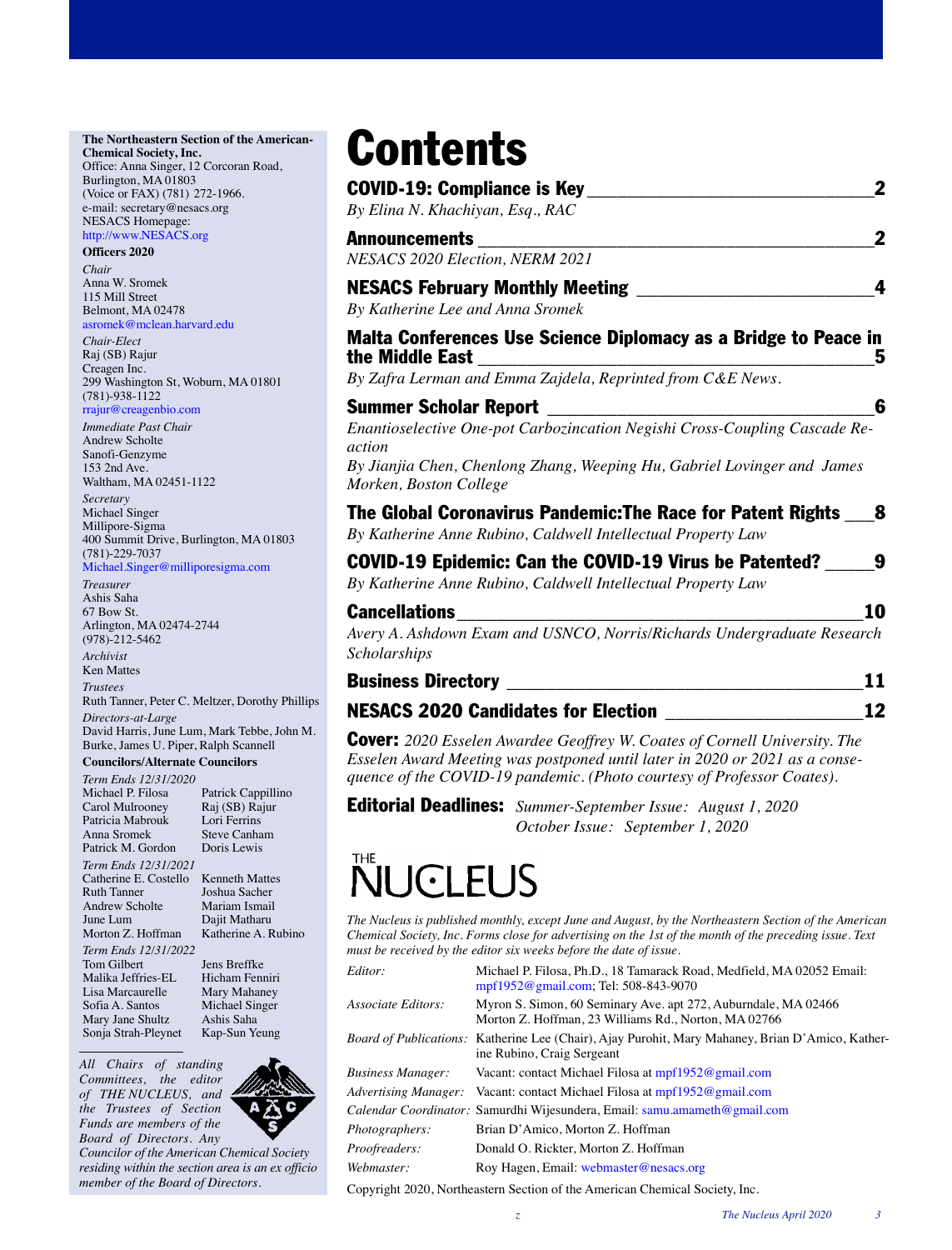## **NESACS February Monthly Meeting**

By Katherine Lee and Anna Sromek (Photos by Joel Laino)



*(L-R) Malika Jeffries-EL (Boston University), Cato T. Laurencin (University of Connecticut) and Sharon Neal (Chair, NENOBCChE, University of Delaware).*

On Thursday, February 13, 2020, Pfizer KSQ hosted a special joint meeting of the Northeastern Section of the American Chemical Society (NESACS) and the Northeast Region National Organization for the Professional Advancement of Black Chemists and Chemical Engineers (NENOBCChE). The meeting was held in honor of Black History Month, and proved to be highly popular, attracting over 80 attendees that evening.

The meeting began with Dr. Sharon Neal speaking about Dr. Henry A. Hill, a longtime member of NESACS who served as chair in 1963, and who also bears the distinction of being the first African American president of the American Chemical Society, in 1975. After honoring Dr. Hill's memory, the Henry A. Hill Memorial Award for Outstanding Contributions to the Northeastern Section was presented posthumously to James E. Phillips. Michael Filosa, gave a reflection about his longtime friend James Phillips, and Tom Gilbert presented the award to Dorothy Phillips family.

The keynote speaker, Professor Cato T. Laurencin, 8<sup>th</sup> University Professor of the University of Connecticut, gave a riveting seminar on "Regenerative Engineering: A Convergence Approach for Grand Challenges." Here, he discussed his challenges, strategies, and successes in rebuilding tissues including



*(L-R) Andrew Scholte (NESACS 2019 Chair, Sanofi), John Kane (Consultant), Kyle Cole (C4 Therapeutics).*

bone, ligaments, tendons, and ACL joints in the body, as well as his personal reflections on his career and the impact and legacy of Henry A. Hill.

We wish to thank Pfizer for sponsoring and hosting this event. We wish to thank Charlotte Allerton, Head of Medicine Design, and Eileen Elliott, Site Lead for Site Affairs and External Partnership at Pfizer KSQ, for their support of the event, and to Charlotte Allerton for offering welcome remarks reflecting Pfizer's support of diversity and equality. We wish to thank Sharon Neal, Chair of NENOBCChE; Katherine Lee, ACS District I Director and Head of Strategy and Operations for Pfizer's Inflammation and Immunology Research Unit; Anna Sromek, Chair of NESACS, and Raj Rajur, Program Chair and Chair-Elect of NESACS, for their efforts in planning and coordinating this meeting. We also wish to thank NESACS personnel Anna Singer (Administrative Coordinator), Ashis Saha (Treasurer), Jim Piper (Past Treasurer), and Roy Hagen (Webmaster) for their support.  $\diamondsuit$ 

Your one-stop source to career-related links in the Chemical Sciences **[WWW.NESACS.ORG/CAREERS](http://www.nesacs.org/careers.html)**

#### **NESACS Sponsors**

#### **Platinum \$5000+**

[Boston Foundation Esselen Award](https://www.tbf.org/) [SK Life Science](https://www.sklifescienceinc.com/) [Amgen, Inc](https://www.amgen.com) [Johnson Matthey](https://matthey.com) [Vertex Pharmaceuticals](https://www.vrtx.com/) [Davos Pharma](https://www.davos.com/) [Biogen](https://www.biogen.com) [Seqens, \(formerly PCI Synthesis\)](http://www.pcisynthesis.com) [Navin Fluorine International Ltd](https://nfil.in/)

#### **Gold \$3000 up to \$5000**

[Merck Research Corp](https://www.merck.com) [Signal Pharmaceuticals](http://ww17.signalpharm.com/) [J-Star Research](https://www.jstar-research.com/) [IPG Women Chemists](http://wln.interpublic.com/) [Abbvie](https://www.abbvie.com/)

#### **Silver \$1500 up to \$3000**

[Mettler Toledo](https://www.mt.com/us/en/home.html) [Sanofi US Services](https://www.sanofiservices.us/) **[Pfizer](https://www.pfizer.com/)** [LAVIANA](http://www.lavianacorp.com/) [Strem Chemicals](https://www.strem.com/)

#### **Bronze \$500 up to \$1500**

[Chemical Computing Group](https://www.chemcomp.com/) [Cydan Development Inc](http://www.cydanco.com/) [Achillion Pharmaceuticals](https://www.achillion.com/) [Alkermes](https://www.alkermes.com/) [FLAMMA](https://www.flammagroup.com/) [Safety Partners Inc](https://www.safetypartnersinc.com/) [Piramal Pharma Solutions'](https://www.piramalpharmasolutions.com/) [Selvita, Inc.](https://selvita.com/) **[Organix](http://www.organixinc.com)** [CreaGen Life Science](https://creageninc.com/) [Entasis Therapeutics](https://www.entasistx.com/) [Morphic Therapeutic](https://morphictx.com/) [Interchim, Inc](http://interchiminc.com/index.html) [Xtal Biostructures](http://xtalbiostructures.com/) [Anton Parr USA](https://www.anton-paar.com) **[Biotage](https://www.biotage.com/)** [Bioduro](https://bioduro.com/) [Novalix Pharma](https://www.novalix.com/) [Thermo Fisher](https://www.thermofisher.com) [Cresset Group](http://cressetgroup.com/) [Custom NMR Services](https://custom-nmr-service.com/)

Sponsors are hot links. Click on a Sponsor to visit their website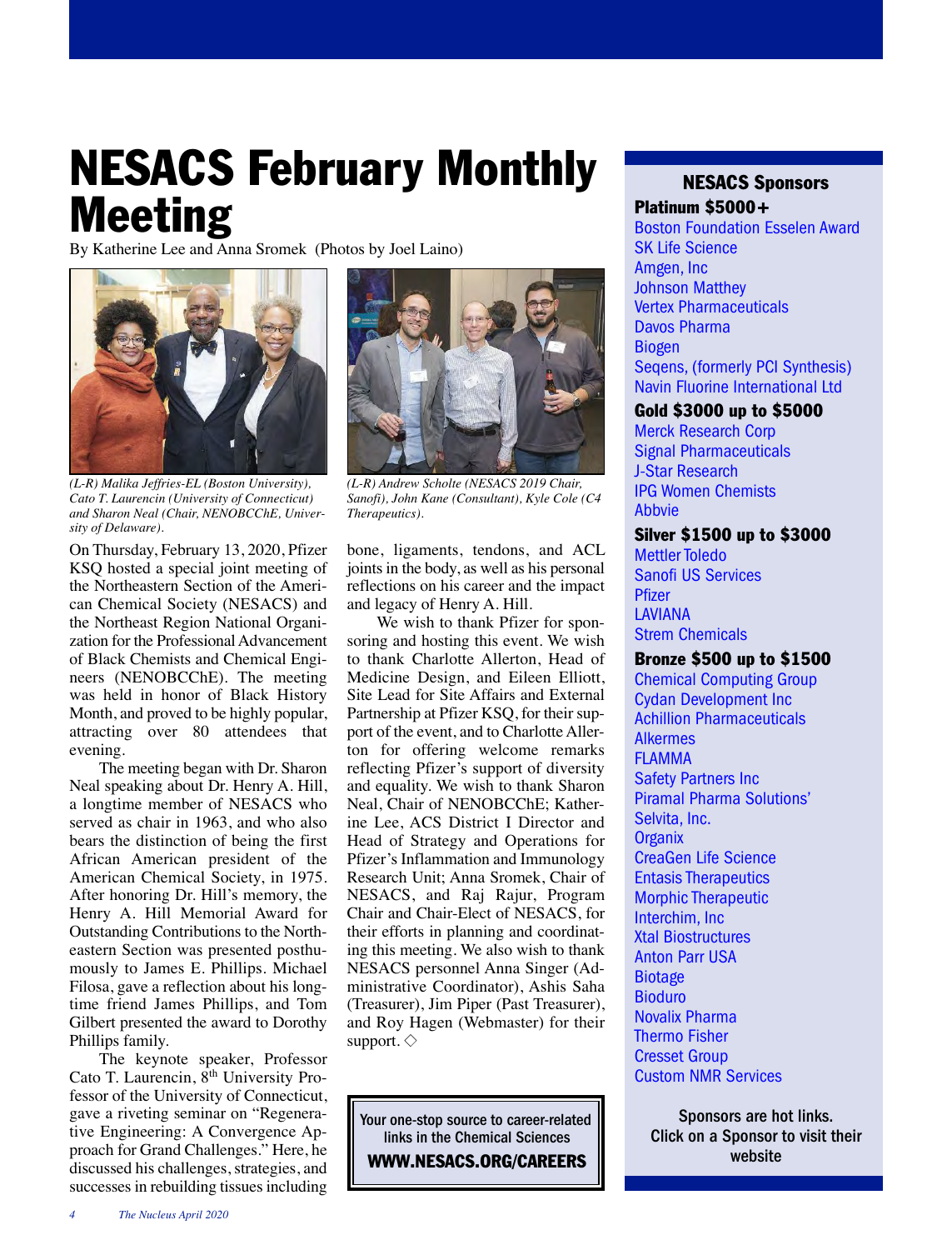### **Malta Conferences Use Science Diplomacy as a Bridge to Peace in the Middle East**

#### **C&EN, Volume 98, Issue 10, March 16, 2020 Zafra Lerman and Emma Zajdela**

*This is a guest editorial by* **Zafra Lerman***, President of the Malta Conferences Foundation, and***Emma Zajdela***, a Ph.D. student at Northwestern University.*

Chemistry provides hope for peace and understanding in one of the most troubled regions of the world: the Middle East. Imagine walking into a room and encountering several round tables, each with 10 scientists from countries or regions whose governments are hostile to one another, and those scientists are discussing potential scientific collaborations with civility and friendship. At one table, for example, were representatives from Syria, Iraq, Iran, Gaza, Israel, Palestine, Saudi Arabia, Qatar, Egypt, and Jordan. Where else in the world can that happen? As one participant said, "Only at the Malta Conferences."

Every two years since 2003, the Malta Conferences have provided an opportunity "to identify unique opportunities for collaboration to meet the scientific and technological challenges of the region." The Malta IX Conference, which was held at the end of 2019 under the theme "Frontiers of Science: Innovation, Research, and Education in the Middle East," was no different. The event gathered together scientists, entrepreneurs, postdocs, and students from 15 countries or regions from the Middle East, plus Morocco and Pakistan. These scientists participated in talks and workshops with several Nobel laureates to seek solutions to problems beyond geopolitics that this part of the world faces. To date, more than 700 Middle Eastern scientists and 16 Nobel laureates are in the Malta Conferences network.

A challenge that has been a constant since the Malta Conferences were launched is securing visas for participants. Although the preparations for the event started two years in advance, several participants from Iran, Egypt, Jordan, Syria, Gaza, Palestine, and Pakistan had still not received their visas 48 hours before the conference was set to start. With the help of the Maltese Minister for Education and Employment – and the organizers, who endured many sleepless nights – the authorities at the last minute agreed to issue visas to the scientists upon their landing in Malta.

Malta IX had a makeover. Organizers implemented a new structure for the workshops to create more meaningful change for the region so that the issues of water scarcity, air pollution, environmental degradation, and more can be addressed more effectively. All the workshops were interactive and cochaired by a chemist and an entrepreneur to promote new ideas and pave the way for new start-ups. The Middle Eastern participants presented their research in a guided poster session, which preceded the workshops. The topics included medicinal chemistry; biotechnology; nanoscience; chemical, biological, and nuclear security; energy and materials; and more.

Representatives from different funding agencies from around the world attended the workshops and discussed the possibility of financial support for several projects.

At Malta IX, efforts to include more women from the Middle East paid off: 35% of the participants were women, which is good for a science gathering in general and for the Middle East in particular. A special forum to promote women in science in the Middle East and encourage young girls to pursue careers in science was held every lunchtime throughout the conference.

### **From the Editor**

*All NESACS Events Canceled Until the end of May*

#### *NESACS Election Will be Held Electronically – Please Update your Email Address with ACS National*

It is no surprise, but starting with the March 13 Monthly Meeting in New Hampshire, all NESACS events are canceled until the end of May. The Esselen Award Meeting will be held at a later date.

Hopefully, we will be able to have the Summer Meeting in San Francisco in August and a Summerthing event at Fenway Park.

The NESACS 2020 Election will be held in May as usual. The Election will be held electronically via email so it is imperative that you have a current email address with National ACS. Detailed instructions are on Page 2.  $\diamond$ 

Diversity efforts during Malta IX also meant that the number of young people was especially high, as the American Chemical Society subsidized the cost of attendance at the conference for 15 young people from the Middle East.

The participants of Malta IX had an opportunity to network at events hosted by the Ministry for Foreign Affairs of Finland, the British High Commission in Malta, and the Malta Council for Science and Technology, which sponsored the closing ceremony at the science museum.

In his speech at the opening ceremony, George Vella, President of Malta, said: "It is heartening to see representatives from so many countries from the Middle East, including Nobel laureates, coming together to discuss ways forward and cooperation in science for the well-being of the people of the region and beyond."

*This article is reproduced with permission from Chemical & Engineering News (© American Chemical Society). The article was first published on March 16, 2020.*  $\diamond$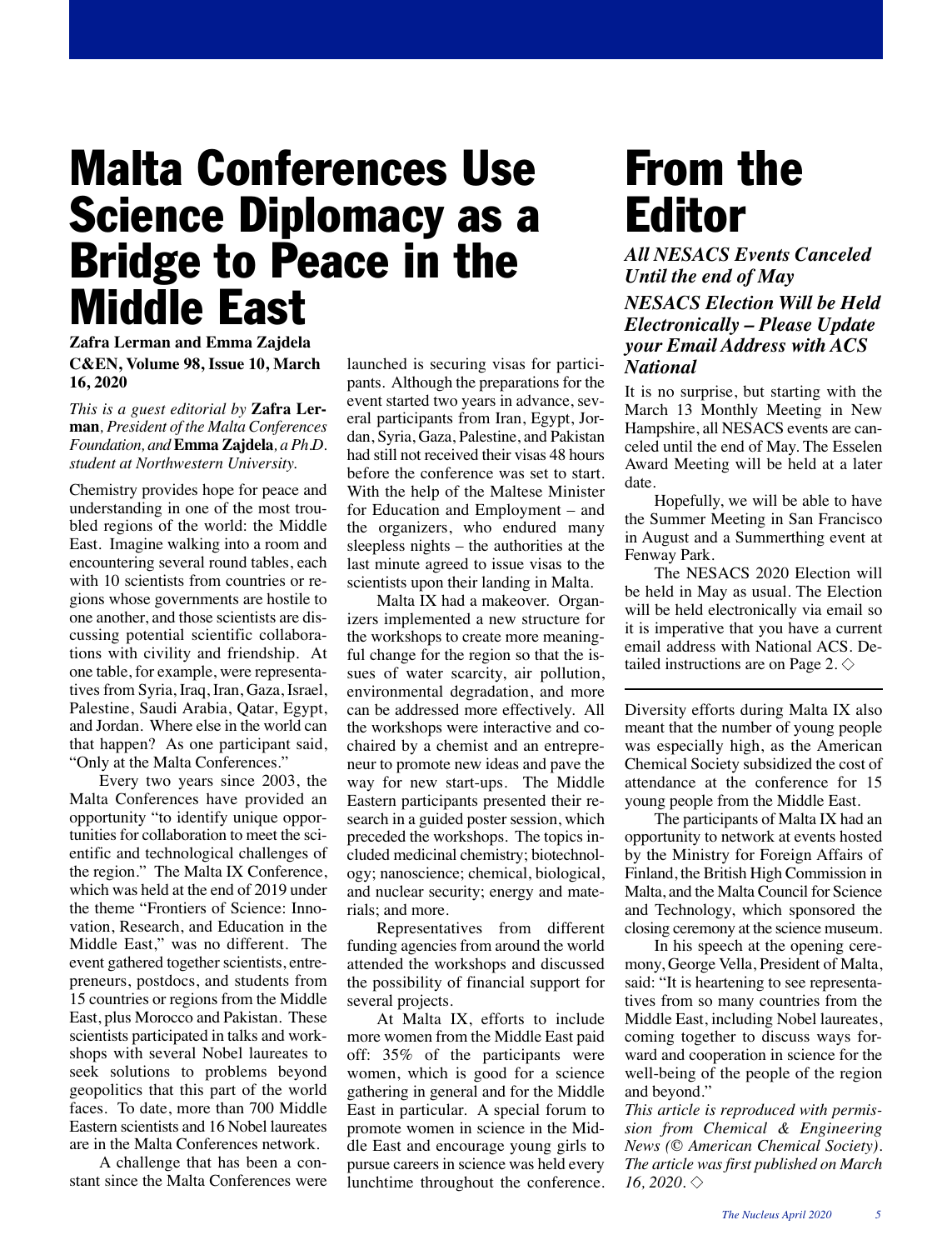## **Summer Scholar Report**

*Enantioselective One-pot Carbozincation Negishi Cross-Coupling Cascade Reaction*

Jingjia Chen, Chenlong Zhang, Weipeng Hu, Gabriel Lovinger, James Morken\*, Boston College, Chestnut Hill, MA

#### **Abstract:**

Geminal bimetallic reagents have been widely used and extensively studied in organic synthesis. Their unique reactivity allows them to be involved in an array of transformations that build up complexity with high efficiency and stereoselectivity. α-Borylzinc compounds have been shown to undergo crosscoupling reactions with aryl or alkenyl electrophiles. Herein, we describe a new method for the enantioselective synthesis of α-borylzinc compounds by a nickel(II) catalyzed carbozincation of alkenyl boronates with organozinc compounds. To explore its synthetic utility, the  $\alpha$ -borylzinc product was directly subjected to Pd-catalyzed cross-coupling with an arylhalide. This reaction could be accomplisehd in a one-pot synthesis with high stereospecificity.

#### **Introduction:**

Geminal bimetallic reagents have been widely used and extensively studied in the domain of organic synthesis[1]. Their unique reactivity allows them to be involved in an array of transformations that build up complexity with high efficiency and stereoselectivity.

Previously in the Morken Lab, we probed the synthetic utility of geminal bis(boronates) by the development of a series of reactions, including enantioselective cross-coupling reaction with aryl[2] or alkenyl[3] electrophiles, alkylation reactions[4], boron-Wittig reactions[5] and [2+2] cycloaddition reactions[6].

α-Borylzinc compounds has been shown to undergo cross-coupling reaction with aryl or alkenyl electrophiles[7]. However, the synthesis of  $\alpha$ -borylzinc compounds has so far been restricted to the insertion of zinc powder into  $\alpha$ haloboronic esters[8] and zinc-halogen exchange[9]. Both methods require  $\alpha$ -haloboronic esters as substrates, which limited the utility of this class of reagent in organic synthesis.

Herein, we describe a new method for the enantioselective synthesis of  $\alpha$ -borylzinc compounds by a nickel(II) catalyzed addition of organozinc reagents to alkenyl boronates. To explore its synthetic utility, the  $\alpha$ -borylzinc compound was directly cross-coupled with an aryl-halide catalyzed by Pd(II) species in a one-pot synthesis (Scheme 1).

#### **Results and Discussion: Initial Investigation**

Previously, our group optimized conditions for the carbozincation reaction and evaluated the enantioselectivity of the reaction. We also showed that a Cu(I) mediated allylic substitution could apply to the intermediate compound (Scheme 2). Therefore, the same conditions were used here for the carbozincation reaction.

We started our investigation by conducting the carbozincation reaction at -20℃ with n-butyl iodide as an oxidant. Subsequent cross coupling with iodobenzene, catalyzed by commercially available bis(triphenylphosphine)palladium(II) dichloride at 60 ℃, afforded desired product with 42% yield and 62:38 er (Table 1, entry 1). The enantioenrichment is significantly lower than what was observed with Cu(I) mediated allylation reaction (75:25 er). We attributed the diminished selectivity to racemization of α-borylalkyl zinc reagent which might occur at the elevated temperature of the cross-coupling reaction compared to the allylation.

Thus, we examined additives which may either facilitate the cross-coupling reaction or might inhibit the racemization. Addition of more DMSO did not help the selectivity (entry 2). Though ZnCl<sub>2</sub> as an additive gave lower selectivity, LiCl, which has been shown to promote the transmetallation during Negeshi cross-coupling reaction [10], led to increased enantioselectivity (entry 3 and 4). Our previous studies also found out that using methyl iodide instead of n-butyl iodide as an oxidant would improve the selectivity in the carbozincation reaction.

However, two equivalents of methyl iodide seemed to hamper the cross-coupling reaction, resulting in diminished yield (entry 5). We hypothesized that methyl iodide may poi*continued on page 7*

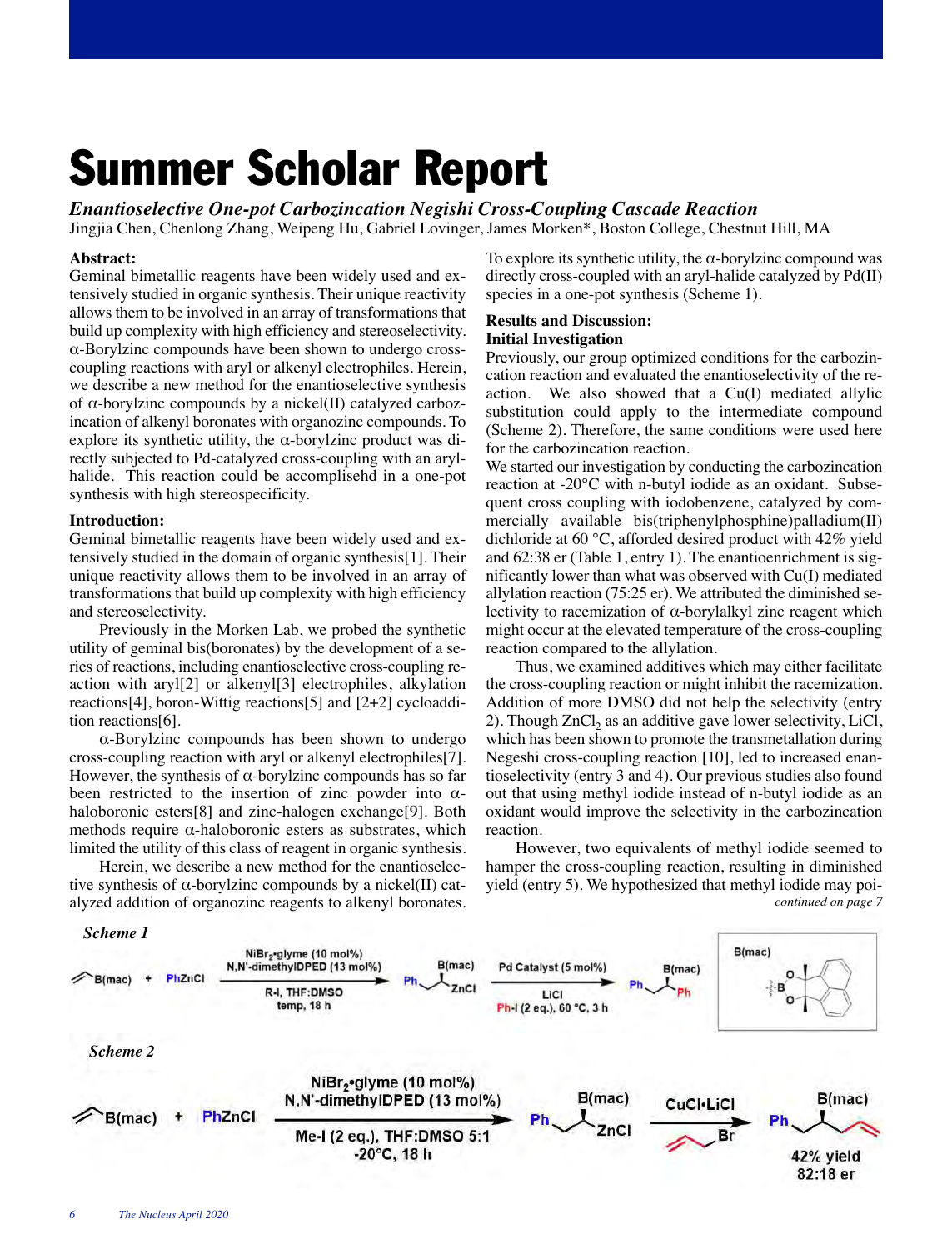### **Summer Scholar**

#### *Continued from page 6*

son the palladium catalyst by forming an unreactive methyl complex. Indeed, we saw a boost in yield when only one equivalent of methyl iodide was used (entry 6). In order to study the rate of the cross-coupling reaction and the racemization of α-borylalkyl zinc intermediate during the reaction, three reactions were set up in parallel where the cross-coupling reaction was run for 30, 60 and 180 minutes at 60 ℃, respectively (entry 7-9). It was observed that the reaction was completed within one hour and, based on the enantioenrich-

#### **Table 1. Initial Investigation**

ment, the  $\alpha$ -borylalkyl zinc reagent was slowly racemizing during the reaction (70:30 er vs 67:33 er).

We then investigated a variety of palladium catalysts and ligands for the Negeshi cross-coupling reaction. Bis(triphenylphosphine)palladium(II) dichloride at 60 ℃ afforded desired product with 36% yield and 79:21 er (Table 2, entry 1). Using palladium acetate with SPhos ligand gave a higher yield but slightly lower selectivity (entry 2), while CPhos or RuPhos ligand did not enhance the selectivity either (entry 3-4). Using a bidentate ligand (DPPF) gave a diminished yield and selectivity (entry 5). Tricyclohexylphosphine gave

|                      |            | $NiBr2$ -glyme (10 mol%)<br>N.N'-dimethyIDPED (13 mol%)<br>R-I (x eq), THF:DMSO 5:1<br>Temprature, 18 h |                        | $Pd(Ph_3)$ <sub>2</sub> $Cl_2$<br>B(mac) |                                              |       | B(mac)<br>Ph.<br>Ph |
|----------------------|------------|---------------------------------------------------------------------------------------------------------|------------------------|------------------------------------------|----------------------------------------------|-------|---------------------|
| $\mathscr{D}$ B(mac) | PhZnCl     |                                                                                                         |                        | Ph.<br>ZnCl                              | <b>Additive</b><br>Ph I (2 eq.), 60 °C, Time |       |                     |
| Entry                | R-I        | Temperature(°C)                                                                                         | <b>Additive</b>        | <b>Reaction Time</b>                     |                                              | yield | e.r.                |
| 1                    | 2 eq. nBul | $-20$                                                                                                   | none                   | 12 hours                                 |                                              | 42%   | 62:38               |
| $\overline{2}$       | 2 eq. nBul | $-20$                                                                                                   | DMSO(2 <sub>m</sub> )  | 12 hours                                 |                                              | 39%   | 62:38               |
| 3                    | 2 eq. nBul | $-20$                                                                                                   | $2$ eq. $ZnCl2$        | 12 hours                                 |                                              | 46%   | 56:44               |
| $\overline{4}$       | 2 eq. nBul | $-20$                                                                                                   | 2 eq. LiCl             | 12 hours                                 |                                              | 45%   | 71:29               |
| 5                    | 2 eq. Mel  | $-20$                                                                                                   | 12 hours<br>none       |                                          |                                              | 10%   | 69:31               |
| 6                    | 1 eq. Mel  | $-30$                                                                                                   | 2 eq. LiCl<br>3 hours  |                                          |                                              | 36%   | 79:21               |
| 7                    | 2 eq. nBul | $-20$                                                                                                   | 2 eq. LiCl<br>$30$ min |                                          |                                              | 34%   | 70:30               |
| 8                    | 2 eq. nBul | $-20$                                                                                                   | 2 eq. LiCl.            | 1 hour                                   |                                              | 46%   | 67:33               |
| 9                    | 2 eq. nBul | $-20$                                                                                                   | 2 eq. LiCl             | 3 hours                                  |                                              | 47%   | 67:33               |
|                      |            |                                                                                                         |                        |                                          |                                              |       |                     |

Table 2. Optimization of Catalyst and Ligand for Negeshi Cross-Coupling Reaction NiBr<sub>2</sub>-alyme (10 mol%)

| $\mathscr{D}$ B(mac) | PhZnCl            | N,N'-dimethyIDPED (13 mol%)      |                                           | B(mac)              | Pd Catalyst (5 mol%)                   | B(mac)   |
|----------------------|-------------------|----------------------------------|-------------------------------------------|---------------------|----------------------------------------|----------|
|                      |                   |                                  | Me-I (1 eq), THF:DMSO 5:1<br>-30 °C, 18 h | $Ph_{\sim}$<br>ZnCl | Lic1(2eq)<br>Ph-I (2 eq.), 60 °C, 3 h  | Ph<br>Ph |
| Entry                |                   | <b>Pd Catalyst</b>               | yield                                     | e.r.                |                                        |          |
| 1                    | $(Ph_3P)_2PdCl_2$ |                                  | 36%                                       | 79:21               | B(mac)                                 |          |
| $\mathbf{z}$         |                   | Pd(OAc) <sub>2</sub> + SPhos     | 41%                                       | 76:24               | $\circ$<br>B                           |          |
| 3                    |                   | $Pd(OAc)_2 + RuPhos$             | 34%                                       | 77:23               | o                                      |          |
| 4 <sup>a</sup>       |                   | $Pd(OAc)_2 + CPhos$              | 31%                                       | 79:21               |                                        |          |
| 5 <sup>ac</sup>      |                   | $Pd(OAc)_2 + DPPF$               | 10%                                       | 64:36               |                                        |          |
| 6 <sup>b</sup>       |                   | $Pd(OAc)_2 + PCy_3$              | 29%                                       | 79:21               | L2                                     |          |
| 7 <sup>a</sup>       |                   | $Pd(OAc)_{2} + P(o-Tol)_{3}$     | 42%                                       | 80:20               |                                        |          |
| 8 <sup>b</sup>       |                   | $Pd(OAc)2 + P(o-Tol)3$           | 16%                                       | 83:17               | СI<br>СI<br><b>NHMe</b><br><b>MeHN</b> |          |
| gad                  |                   | $Pd_2(dba)_{3}$ + $P(o-Tol)_{3}$ | 22%                                       | 81:19               |                                        |          |
|                      |                   |                                  |                                           |                     |                                        |          |

a) 0.5 eq. of Me-I was used intead of 1 eq.

b) L2 was used instead of N,N'-dimethyl DPED

c) 0.06 eq. of ligand was used instead of 0.1 eq.

d) The cross-coupling reaction was ran at 40 °C instead of at 60 °C

comparable selectivity but lower yield (entry 6). Using 0.5 equivalents of methyl iodide and tri(o-tolyl)phosphine boosted the yield of the reaction to 42% while retaining good enantioselectivity (entry 7). The use of L2 instead of (S)- N,N'-Me-DPED in the first step also gave improved selectivity (83:17 er) though the yield was diminished (entry 8). Changing the palladium source to tris(dibenzylideneacetone) dipalladium(0) and lowering the cross-coupling reaction temperature to 40℃ diminished the yield and did not have significant impact on the selectivity (entry 9).

In summary, we developed an enantioselective carbozincation of vinyl boronic esters that is followed by onepot palladium catalyzed cross coupling reaction. The process occurs with synthetically useful yield and enantioselectivity. Further studies to understand detailed mechanism, to optimize the reaction conditions and to broaden the scope of the reaction is underway.

#### **References:**

- [1] Normant, J. F.; Marek, I. *Chem. Rev.* **1996**, *96*, 3241.
- [2] a) Hong, K.; Liu, X.; Morken, J. P. *J. Am. Chem. Soc.* **2014**, *136*, 10581. b) Wommack, A. J.; Kingsbury, J. S. *Tetrahedron Lett.* **2014**, *55*, 3163.
- [3] Sun, C.; Potter, B.; Morken, J. P. *J. Am. Chem. Soc.* **2014**, *136*, 6534.
- [4] a) Potter, B.; Szymaniak, A. A.; Edelstein, E. K.; Morken, J. P. *J. Am. Chem. Soc.* **2014**, *136*, 17918. b) Potter, B.; Edelstein, E. K.; Morken, J. P. *Org. Lett.* **2016**, *18*, 3286.
- [5] Hong, K.; Liu, X.; Morken, J.P. *J. Am. Chem. Soc.* **2014**, *136*, 10581.
- [6] Szymaniak, A. A.; Zhang, C.; Morken, J. P. *ACS. Catal.* **2018**, *8*, 2897.
- [7] Kanai, G.; Miyaura, N.; Suzuki, A. *Chem. Lett.* **1993**, 845.
- [8] Knochel, P. *J. Am. Chem. Soc.* **1990**, *112*, 7431.
- [9] Rozema, M. J.; Sidduri, A. R.; Knochel, P. *J. Org. Chem.* **1992**, *57*, 1956.
- [10] McCann, L. C.; Organ, M. G.. *Angew. Chem. Int. Ed*. **2014**, 53: 4386-4389.  $\diamond$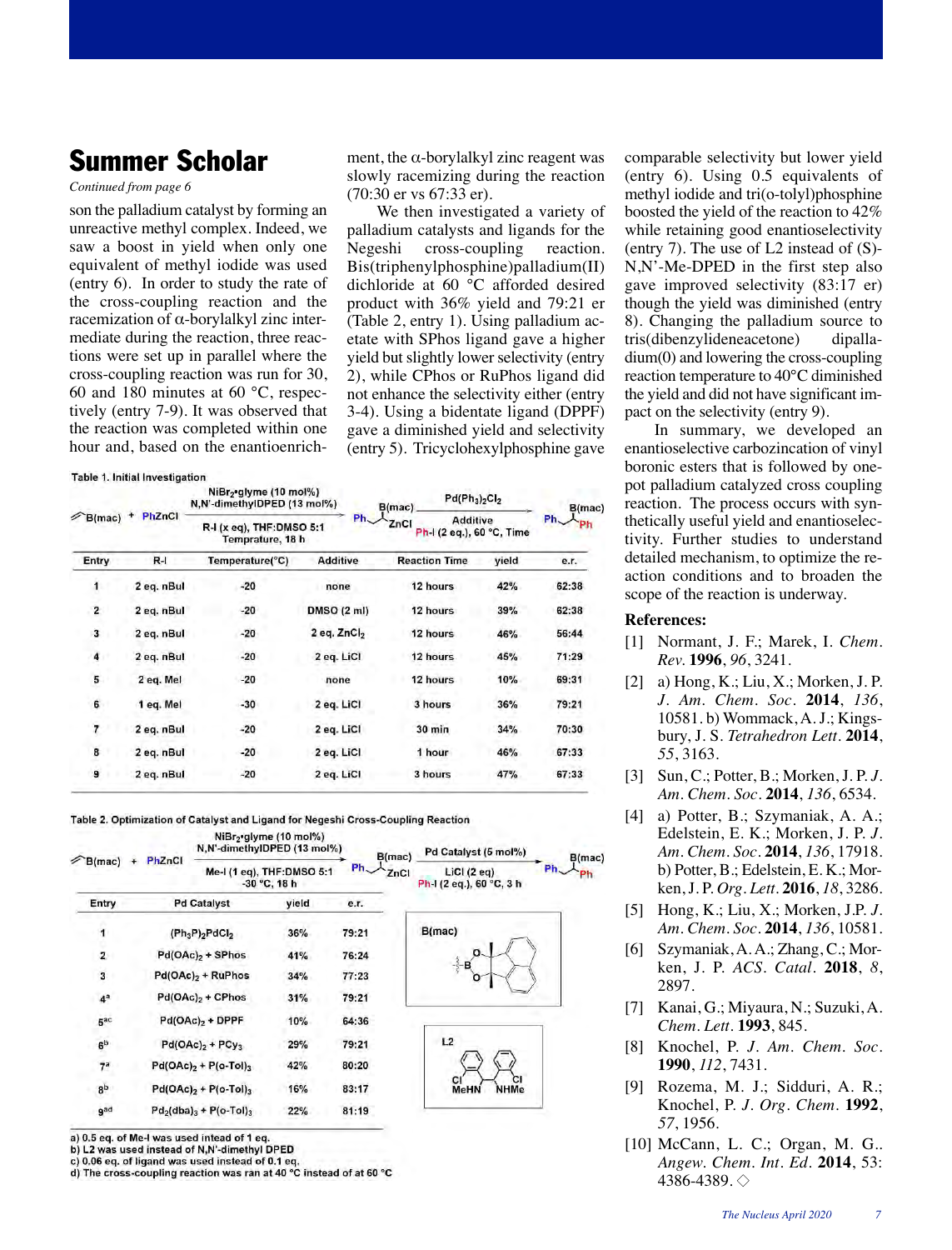### **THE GLOBAL CORONAVIRUS PANDEMIC: THE RACE FOR PATENT RIGHTS**

By: Katherine Anne Rubino, Caldwell Intellectual Property

All over the news, there are stories about the new coronavirus (Covid-19). Coronavirus belongs to a family of viruses that cause disease in animals, with some of the viruses having made the jump from animals to humans. To date, the majority of cases originated in China, with there being over 80,000 cases of coronavirus infections reported just in mainland China. However, the virus is continuing to spread internationally.

As the public health crisis continues, a controversy surrounding licensing and patent rights lies underneath. The controversy beings with Gilead, who holds patent rights to remdesivir—an investigational nucleotide analog with broadspectrum antiviral activity originally developed to fight Ebola. Remdesivir works by blocking a particular enzyme that is required for viral replication.

Presently, remdesivir is not approved for use anywhere on the globe. However, remdesivir has been shown to exhibit activity in animal models against viral pathogens that include Middle East Respiratory Syndrome (MERS) and Severe Acute Respiratory Syndrome (SARS). Current clinical data collected by Gilead indicates that remdesivir may have potential activity against Covid-19. In one case, remdesivir has been administered to a patient in the United States, leading to a dramatic and sudden improvement in the patient's medical condition.

Gilead owns a substantial global patent portfolio surrounding remdesivir, a portfolio which contains over 133 patent applications related to remdesivir with filings in 43 countries. In the portfolio, Gilead has filed patent applications that cover the structure of remdesivir compounds, methods of manufacturing remdesivir, and the use of remdesivir for the treatment of Coronaviridae infections.

In January this year, the Wuhan Institute of Virology applied for a patent covering the combination of remdesivir with an anti-malarial drug, Chloroquine, for the treatment of Covid-19. In addition, the Chinese pharmaceutical company BrightGene recently began to manufacture remdesivir's active ingredients. In an interview with a Chinese news publication, BrightGene claimed they were not infringing Gilead's patent because they have not started to sell any of remdesivir's active ingredients.

This unfolding news story highlights the issues of patent protection on a global scale. Earlier this year, the U.S. and China entered into a trade deal that creates stronger patent protection and enforcement in China and allows for China to implement American-style enforcement of drug-patent rights. For example, under the trade deal, a patent holder may file a preliminary injunction against a generic drug maker. This practice commonly occurs in the U.S. when a brand drug maker seeks to prohibit a generic drug product being produced before the expiration of a patent.

The Covid-19 outbreak has caused Gilead to initiate two Phase 3 clinical trials to evaluate the safety and efficacy of remdesivir in adults diagnosed with Covid-19 at medical centers primarily across Asian countries. Gilead seeks to enroll over 1000 patients in these studies and will utilize both 5-day and 10-day dosing regimens of remdesivir. Gilead has maintained that it owns all patents covering remdesivir, including the use of remdesivir to treat Covid-19.

Further complicating this situation, Chinese law provisions for compulsory licenses have continued to become murky over the past decade, mainly due in part to several amendments to general compulsory license practice. Under such provisions, a compulsory license could allow a company or individual to use or make a patented product without seeking the patent owner's consent. In such a case, a compulsory license is an exception to the general rule of patents that allow for a patent owner to enjoy exclusive rights.

In the U.S., use of compulsory license provisions are rare as such provisions essentially allow for potential patent infringers to be shielded by the U.S. Department of Defense at government expense. However, during the anthrax outbreak in early 2000, the U.S. government did threaten to issue a compulsory license for the antibiotic ciprofloxacin as ciprofloxacin could be used for the treatment of anthrax poisoning.

Compulsory licenses of pharmaceuticals may also be granted on an international scale under the Trade Related Aspects of Intellectual Property Rights Agreement (TRIPS). Under TRIPS, provisions for compulsory licenses have existed since it was enacted in January 1995. Generally, TRIPS allows for a compulsory license to be granted when a generic copy of a drug is produced solely for a domestic market and not for export. Here, a patent owner would still have rights over the patented subject matter including the right to be paid for any copies of a product made under a compulsory license.

Under Article 31 of TRIPS, a person or company applying for a compulsory license must have attempted to negotiate a voluntary license with a patent owner based on reasonable commercial terms. Only when negotiations fail may a compulsory license be issued. Even when the compulsory license has been issued, the patent owner still retains the right to receive payment for the subject matter covered by the compulsory license. Further, under this article, a compulsory license may be subject to certain restrictions. For example, the compulsory license may be restricted in scope and duration such that it is limited to the purpose for which the license was granted.

Areas of the world that have been paralyzed by the coronavirus epidemic see remdesivir as a silver bullet and silencer of this quickly spreading epidemic. What remains to be seen is not only how effective remdesivir will be at inhibiting viral replication in humans, but also where ownership of the intellectual property assets covering this novel compound will fall.  $\diamond$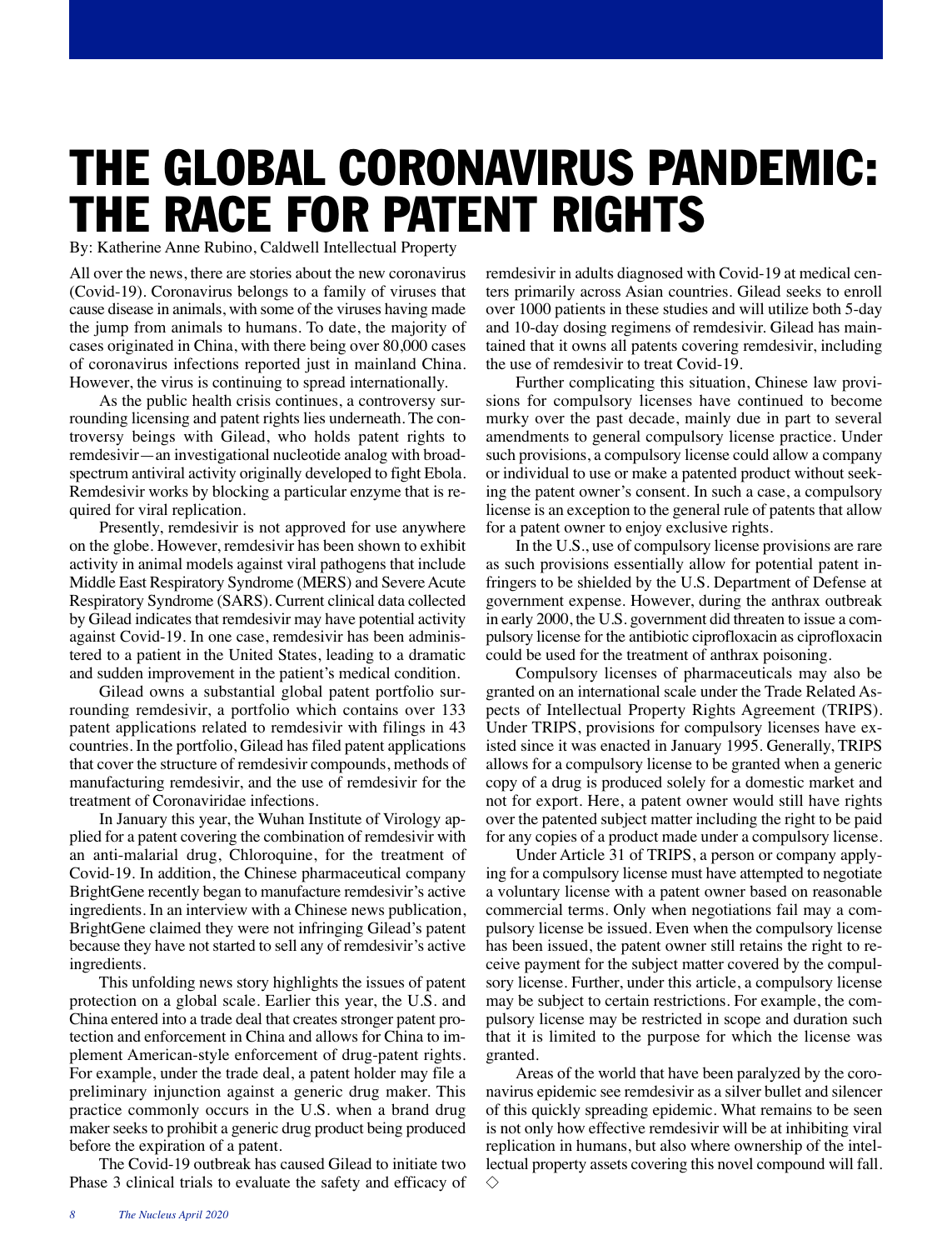### **COVID-19 EPIDEMIC: CAN THE COVID-19 VIRUS BE PATENTED?**

By: Katherine Anne Rubino, Caldwell Intellectual Property

Just last week, the outbreak of a novel coronavirus that originated in China, has been characterized as a pandemic, having spread to over 100 countries and affecting a large percentage of the population. This virus has been named "SARS-CoV-2" and the disease that it causes is known as "coronavirus disease 2019," abbreviated as COVID-19. In general, coronaviruses are a large family of viruses that can occur in both people and animals such as camels, cattle, cats, and bats.[1]

The clinical presentation of those infected with COVID-19 is varied, with some patients presenting very mild symptoms and others presenting severe illness that results in death. Individuals with underlying medical conditions such as heart disease, lung disease, diabetes, and hypertension are at higher risk for complications from COVID-19.

Currently, there is no treatment for the virus. As previously reported, Gilead has initiated two Phase 3 clinical studies to evaluate the safety and efficacy of remdesivir in adults diagnosed with COVID-19. This comes after the U.S. Food and Drug Administration's (FDA) approval of Gilead's investigational new drug (IND) filing for remdesivir.[2]

#### **I. Overview of Coronavirus Related Issued Patents in the United States**

To date, the United States Patent and Trademark Office (USPTO) has issued 5,578 patents that relate to coronaviruses. The first of such patents issued by the USPTO was filed and assigned to Eli Lilly and Company on June 4, 1975. This patent, entitled "Anti-viral method in animals", matured into an issued patent on November 30, 1976.[3] The most recent issued patent relating to coronaviruses, entitled "Multigenome retroviral vector preparations and methods and systems for producing and using same" issued on March 10, 2020. This patent was filed by and assigned to Immune Design Corporation of Seattle, Washington.[4]

A review of all patents issued by the USPTO over the last five years indicates that there has been a steady trend of patents issuing in this space. The USPTO issued 443 patents relating to coronaviruses in 2015, 474 patents in 2016, 493 patents in 2017, 471 patents in 2018, 541 patents in 2019, and 103 patents so far in 2020.[5] It is anticipated, that numbers for 2020 will be upwards of 480 patents by end of year 2020

#### **II. Overview of Coronavirus Related Issued Patents Across the Globe**

On a global scale, 24 patent offices worldwide have issued a total of 9,217 patents regarding coronaviruses. The first ever patent relating to coronaviruses was filed in France in 1974 by researchers at the University of Nebraska-Lincoln. The number of patent applications published each year relating to coronaviruses spikes in years when outbreaks have become prevalent. For example, in 2005 during the height of the severe acute respiratory syndrome (SARS) outbreak, 538

patent applications were published globally relating to coronaviruses. By comparison, in 2001 when the SARS outbreak was only starting, 114 patent applications were published relating to coronaviruses.[6]

Reviewing worldwide patent filings indicates that most patents relating to coronaviruses are filed under the Patent Cooperation Treaty (PCT) through the World Intellectual Property Organization (WIPO), headquartered in Geneva, Switzerland. Further, this review indicates that patents relating to coronaviruses are also often filed in the United States, China, Japan, Canada, South Korea, Australia, European Patent Office (EPO), and India.[7]

Globally, trends have recently indicated an uptick in the number of coronavirus related patents issuing from patent offices across the globe. Additionally, the number of applications relating to nanotechnology in conjunction with coronaviruses have recently increased. Nanotechnology involves the study and application of science on a nanoscale, ranging between about 1 to 100 nanometers. Patents in this space focus on diagnostics, vaccines, and treatment methods of diseases caused by coronaviruses, with some utilizing clustered regularly interspaced palindromic repeats (CRISPR) technology. Patents in this area are often assigned to universities such as Harvard College, The Regents of the University of California, Massachusetts Institute of Technology, and California Institute of Technology.[8]

#### **III. Is COVID-19 Patentable?**

Questions surrounding patent filings concerning COVID-19 stem from a fundamental issue—can the current COVID-19 virus be patented? The answer to this question varies based on national and local laws that govern the patentability of biologics.

In the United States, a virus, such as the wild-type COVID-19 virus that is found in nature and has not been genetically modified, is not eligible for patent protection. For example, Under 35 U.S.C. § 101, "laws of nature and natural phenomena" are not patent eligible. These laws of nature and natural phenomena include, for example, products found in nature that are naturally occurring.

Conversely, patent protection is available in the United States for viruses that are structurally different from wild-type viruses, such as a virus created from the wild-type COVID-19 virus using recombinant DNA technology. As one example, a live attenuated vaccine that contains a genetic mutation to decrease the virulence may be eligible for patent protection in the United States.

Virus-like particles (VLPS) can also be eligible for patent protection in the United States. VLPS are molecules that resemble viruses but are non-infectious because they do not con-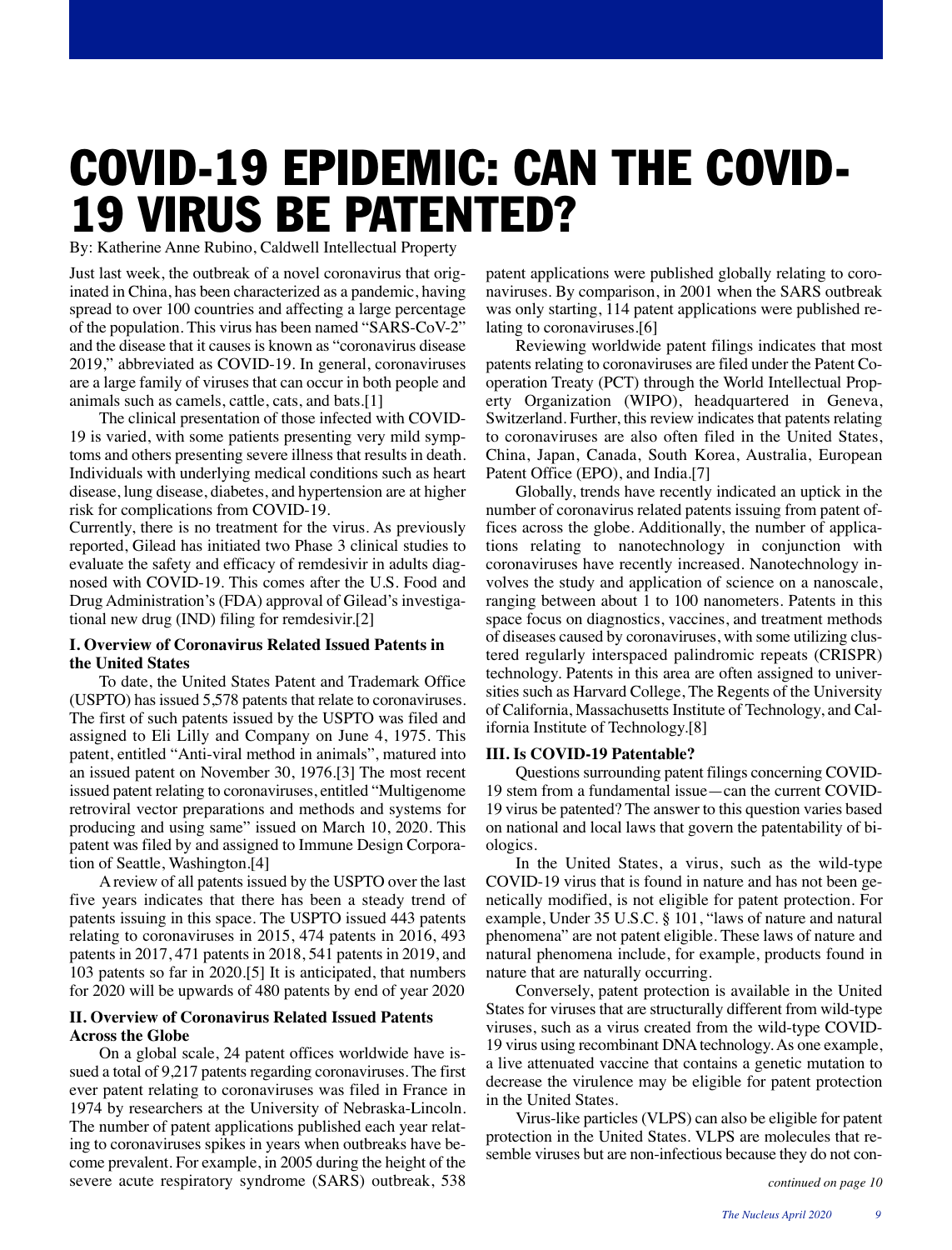## **Cancellations**

*Avery A. Ashdown Exam and USNCO cancelled*

March 16, 2020

The Ashdown Qualifying Examination for the United States National Chemistry Opympiad is cancelled. I am certain that every student who had looked forward to the Ashdown is disappointed, but also understanding of the situation.

We're unable this year to run our local section exam nor offer names of top-scoring students from our local section exam to qualify for the USNCO. **Safety first.**

At this point, there is no further news. We have reached out to the national committee for information about what happens next; at this time, no decision has been made. When information becomes available from the national committee, we will keep you informed.

Please keep yourselves safe and healthy.

Alan Crosby, Chair of the NEACS Ashdown Committee Steve Lantos, Chair of the NEACS High School Committee  $\Diamond$ 

### **NORRIS/RICHARDS UNDERGRADUATE RESEARCH SCHOLARSHIPS**

The NESACS Norris/Richards Undergraduate Research Scholarship Committee is not accepting applications for this coming summer session. Most of the campuses in the Northeastern Section are currently closed because of the coronavirus. Since we cannot be certain that the campuses will be open during the summer, we regret that we cannot offer this research opportunity for the summer of 2020.

Dr. Jonathan Rochford

Chair, Norris/Richards Undergraduate Research Scholarship Committee.

Dr. Ruth Tanner Acting Chair, Education Committee NESACS  $\diamondsuit$ 

### **What's Yours?**

Many local employers post positions on the NESACS job board.

**Find yours at [www.nesacs.org/careers.html](http://www.nesacs.org/careers.html)**

### **Global Coronavirus Epidemic: Can The Covid-19 Virus Be Patented**

*Continued from page 9*

tain any viral genetic material. Frequently, VLPS are used as vaccines as they contain repetitive and high density displays of viral surface proteins that elicit strong T cell and B cell immune responses. In the past, VLPS have been used to develop vaccines for Hepatitis B and human papillomavirus (HPV).

In Europe, patent eligibility of the wild-type COVID-19 virus differs from that of the United States. The EPO considers biological materials which are isolated from their natural environment to be patentable, even if the biological material previously occurred in nature.

In China, the wild-type COVID-19 virus would not be patent eligible. Chinese patent law follows American patent law in this regard in that a gene that is merely found in nature and existing in its natural state is not patentable. However, China does allow for a patent directed to a gene and the process of obtaining that gene, if it is isolated from nature for the first time. For example, a fragment of DNA that is synthesized and isolated from an entire strand of DNA and aimed at detecting a case of disease can be patented in China.

During the upcoming months as scientists race around the clock to develop an effective treatment and vaccine to protect against the COVID-19 virus, intellectual property plays a crucial piece in the viral puzzle. This is why the previously discussed patent dispute between Gilead and BrightGene as well as the faceoff to seek patent coverage of remdesivir as a treatment for COVID-19 remains highly contested. We will all stayed tuned to see how intellectual property surrounding this pandemic plays out in the upcoming months

- [1]Source: [https://www.cdc.gov/coronavirus/2019-ncov/cases](https://www.cdc.gov/coronavirus/2019-ncov/cases-updates/summary.html)[updates/summary.html](https://www.cdc.gov/coronavirus/2019-ncov/cases-updates/summary.html)
- [2]Source: [https://www.cdc.gov/coronavirus/2019-ncov/cases](https://www.cdc.gov/coronavirus/2019-ncov/cases-updates/summary.html)[updates/summary.html](https://www.cdc.gov/coronavirus/2019-ncov/cases-updates/summary.html)
- $[3]$ Source:http://patft.uspto.gov/netacgi/nph-[Parser?Sect1=PTO2&Sect2=HITOFF&u=%2Fne](http://patft.uspto.gov/netacgi/nph-Parser?Sect1=PTO2&Sect2=HITOFF&u=%2Fnetahtml%2FPTO%2Fsearch-adv.htm&r=5591&f=G&l=50&d=PTXT&s1=%22coronavirus%22&p=112&OS=%22coronavirus%22&RS=%22coronavirus%22)[tahtml%2FPTO%2Fsearch-adv.htm&r=5591&f=G&l=50](http://patft.uspto.gov/netacgi/nph-Parser?Sect1=PTO2&Sect2=HITOFF&u=%2Fnetahtml%2FPTO%2Fsearch-adv.htm&r=5591&f=G&l=50&d=PTXT&s1=%22coronavirus%22&p=112&OS=%22coronavirus%22&RS=%22coronavirus%22) [&d=PTXT&s1=%22coronavirus%22&p=112&OS=%22c](http://patft.uspto.gov/netacgi/nph-Parser?Sect1=PTO2&Sect2=HITOFF&u=%2Fnetahtml%2FPTO%2Fsearch-adv.htm&r=5591&f=G&l=50&d=PTXT&s1=%22coronavirus%22&p=112&OS=%22coronavirus%22&RS=%22coronavirus%22) [oronavirus%22&RS=%22coronavirus%22](http://patft.uspto.gov/netacgi/nph-Parser?Sect1=PTO2&Sect2=HITOFF&u=%2Fnetahtml%2FPTO%2Fsearch-adv.htm&r=5591&f=G&l=50&d=PTXT&s1=%22coronavirus%22&p=112&OS=%22coronavirus%22&RS=%22coronavirus%22)
- $[4]$ Source: http://patft.uspto.gov/netacgi/nph-[Parser?Sect1=PTO2&Sect2=HITOFF&u=%2Fne](http://patft.uspto.gov/netacgi/nph-Parser?Sect1=PTO2&Sect2=HITOFF&u=%2Fnetahtml%2FPTO%2Fsearch-adv.htm&r=14&f=G&l=50&d=PTXT&s1=%22coronavirus%22&p=1&OS=%22coronavirus%22&RS=%22coronavirus%22)[tahtml%2FPTO%2Fsearch-adv.htm&r=14&f=G&l=50&d](http://patft.uspto.gov/netacgi/nph-Parser?Sect1=PTO2&Sect2=HITOFF&u=%2Fnetahtml%2FPTO%2Fsearch-adv.htm&r=14&f=G&l=50&d=PTXT&s1=%22coronavirus%22&p=1&OS=%22coronavirus%22&RS=%22coronavirus%22) [=PTXT&s1=%22coronavirus%22&p=1&OS=%22coron](http://patft.uspto.gov/netacgi/nph-Parser?Sect1=PTO2&Sect2=HITOFF&u=%2Fnetahtml%2FPTO%2Fsearch-adv.htm&r=14&f=G&l=50&d=PTXT&s1=%22coronavirus%22&p=1&OS=%22coronavirus%22&RS=%22coronavirus%22)[avirus%22&RS=%22coronavirus%22](http://patft.uspto.gov/netacgi/nph-Parser?Sect1=PTO2&Sect2=HITOFF&u=%2Fnetahtml%2FPTO%2Fsearch-adv.htm&r=14&f=G&l=50&d=PTXT&s1=%22coronavirus%22&p=1&OS=%22coronavirus%22&RS=%22coronavirus%22)
- $[5]$ Source: http://patft.uspto.gov/netacgi/nph-[Parser?Sect1=PTO2&Sect2=HITOFF&u=%2Fne](http://patft.uspto.gov/netacgi/nph-Parser?Sect1=PTO2&Sect2=HITOFF&u=%2Fnetahtml%2FPTO%2Fsearch-adv.htm&r=0&f=S&l=50&d=PTXT&RS=%22coronavirus%22&Query=%22coronavirus%22&TD=5591&Srch1=%22coronavirus%22&StartAt=Jump+To&StartNum=1)[tahtml%2FPTO%2Fsearch-adv.htm&r=0&f=S&l=50&d=](http://patft.uspto.gov/netacgi/nph-Parser?Sect1=PTO2&Sect2=HITOFF&u=%2Fnetahtml%2FPTO%2Fsearch-adv.htm&r=0&f=S&l=50&d=PTXT&RS=%22coronavirus%22&Query=%22coronavirus%22&TD=5591&Srch1=%22coronavirus%22&StartAt=Jump+To&StartNum=1) [PTXT&RS=%22coronavirus%22&Query=%22coron](http://patft.uspto.gov/netacgi/nph-Parser?Sect1=PTO2&Sect2=HITOFF&u=%2Fnetahtml%2FPTO%2Fsearch-adv.htm&r=0&f=S&l=50&d=PTXT&RS=%22coronavirus%22&Query=%22coronavirus%22&TD=5591&Srch1=%22coronavirus%22&StartAt=Jump+To&StartNum=1)[avirus%22&TD=5591&Srch1=%22coronavirus%22&Star](http://patft.uspto.gov/netacgi/nph-Parser?Sect1=PTO2&Sect2=HITOFF&u=%2Fnetahtml%2FPTO%2Fsearch-adv.htm&r=0&f=S&l=50&d=PTXT&RS=%22coronavirus%22&Query=%22coronavirus%22&TD=5591&Srch1=%22coronavirus%22&StartAt=Jump+To&StartNum=1) [tAt=Jump+To&StartNum=1](http://patft.uspto.gov/netacgi/nph-Parser?Sect1=PTO2&Sect2=HITOFF&u=%2Fnetahtml%2FPTO%2Fsearch-adv.htm&r=0&f=S&l=50&d=PTXT&RS=%22coronavirus%22&Query=%22coronavirus%22&TD=5591&Srch1=%22coronavirus%22&StartAt=Jump+To&StartNum=1)
- [6]Source: https://patentscope.wipo.int/search/en/search.jsf
- [7]Source:<https://patentscope.wipo.int/search/en/search.jsf>
- [8] Source:<https://patentscope.wipo.int/search/en/search.jsf>  $\diamond$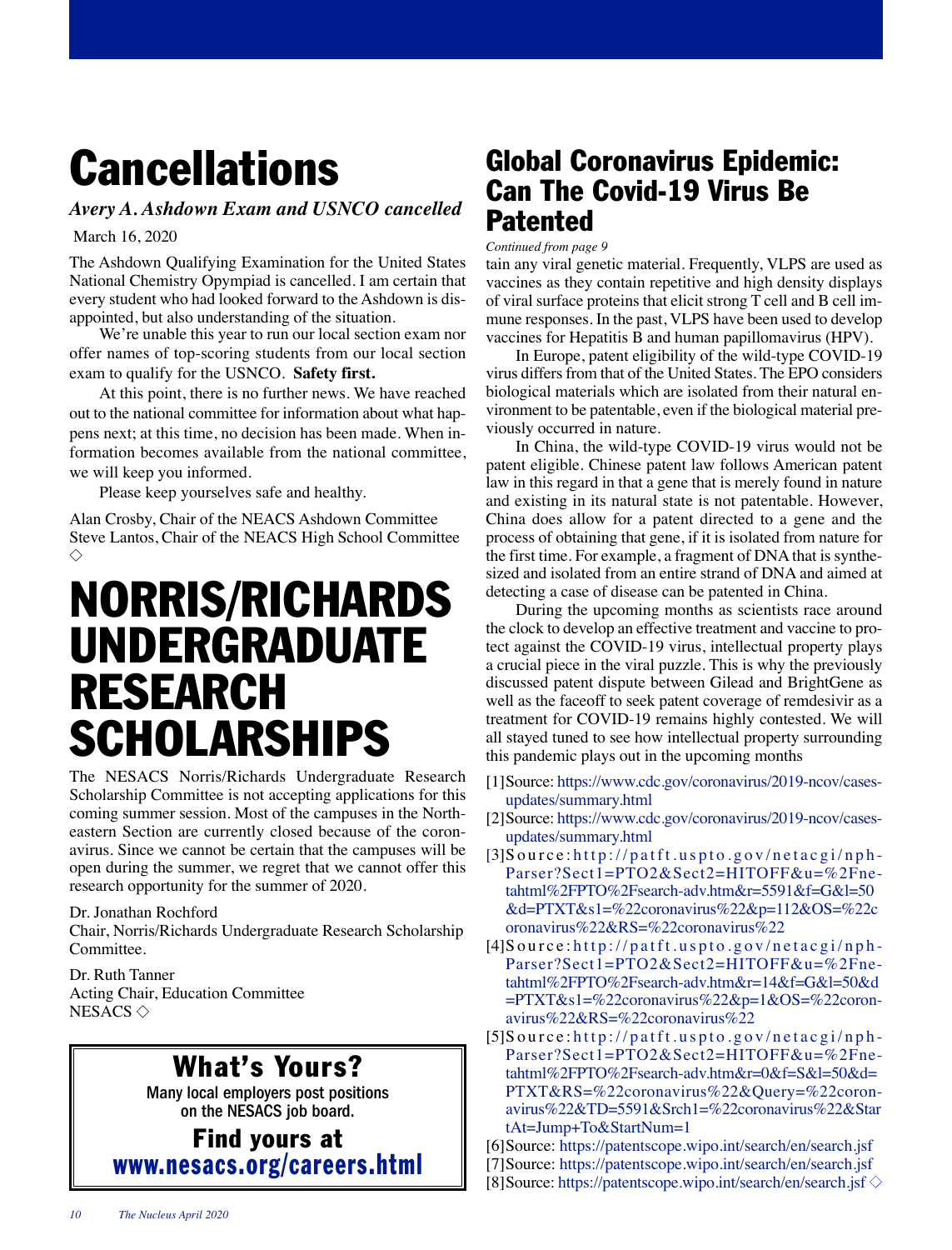### *B U S I N E S S D I R E C T O R Y*